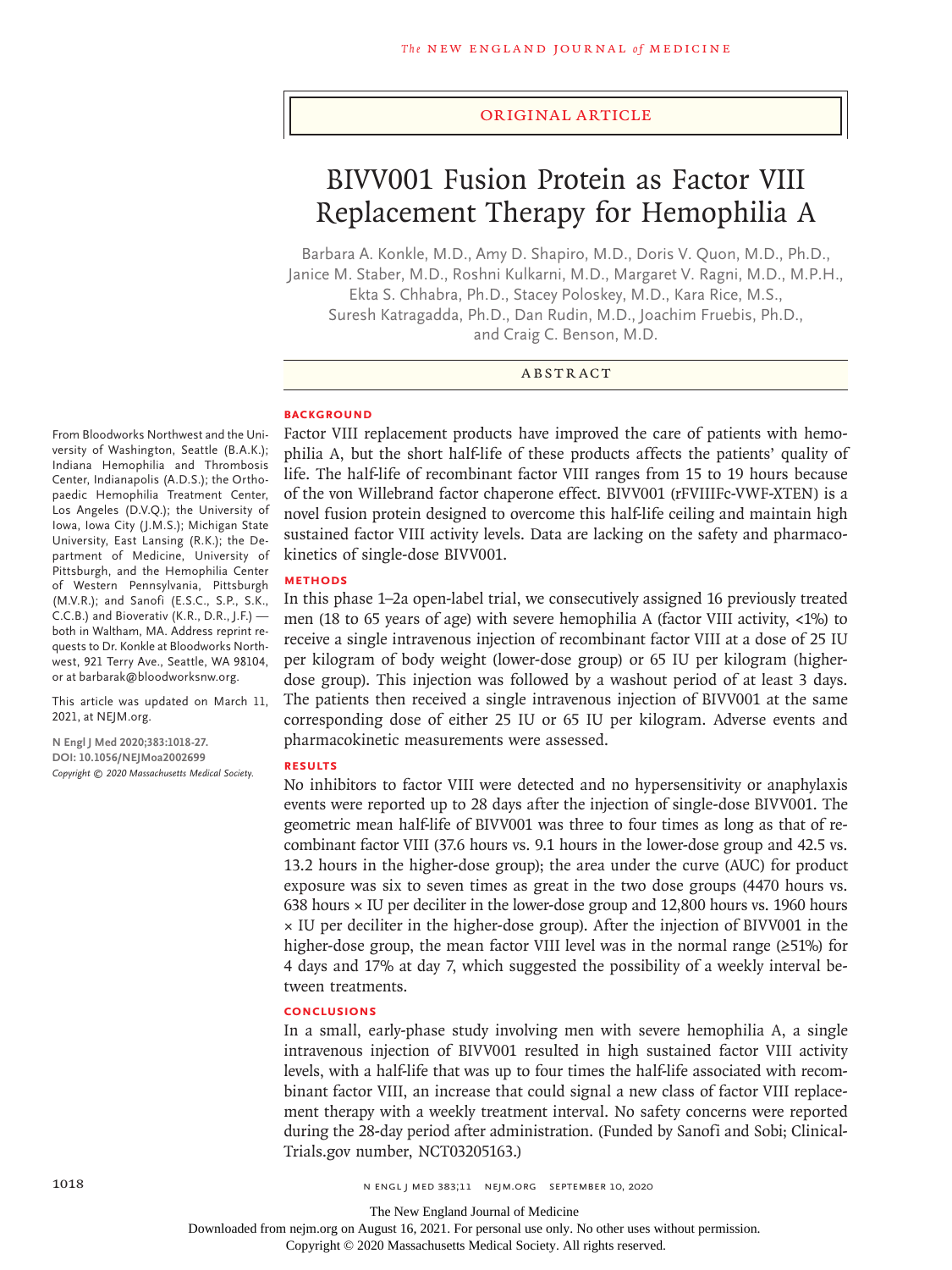SUBRE HEMOPHILIA A (DEFINED AS <1%)<br>endogenous factor VIII activity) can result<br>in frequent spontaneous bleeding episodes<br>and excessive bleeding after injury.<sup>1</sup> Without evere hemophilia A (defined as <1% endogenous factor VIII activity) can result In frequent spontaneous bleeding episodes prophylactic replacement of factor VIII, patients may have more than 30 bleeding episodes per year,<sup>1</sup> some of which can be life-threatening  $(e.g.,$  intracranial hemorrhage)<sup>2</sup> or cause major complications (e.g., recurrent bleeding in joints leading to hemarthropathy).<sup>3</sup> Therefore, a key goal and mainstay of treatment for patients with severe hemophilia is early and effective hemostasis with the use of prophylactic factor replacement to reduce mortality and preserve musculoskeletal function.4

Prophylaxis with factor VIII products that have an extended half-life has advanced the treatment of severe hemophilia, in part by improving the control of bleeding, joint health, and quality of life, and by reducing treatment burden.<sup>5-8</sup> However, residual burden still exists with current products<sup>9,10</sup> and may explain why treatment adherence in patients with severe hemophilia often remains less than ideal.<sup>11</sup>

Historically, the goal of prophylaxis for severe hemophilia A has been the maintenance of trough activity of plasma factor VIII of more than 1% (i.e., >1 IU per deciliter). This level was selected to achieve a factor VIII level that has been observed in patients with moderate hemophilia, regardless of the actual effect on outcomes. Associated with this goal has been a focus on the overall frequency of bleeding.10,12-16 Treatment goals have expanded to include longterm outcomes associated with a higher sustained plasma factor VIII level, such as long-term joint protection and improved patient-reported quality of life and health equity.14,16-21

Factor VIII interacts in a noncovalent manner with endogenous von Willebrand factor (VWF), which stabilizes and protects factor VIII from proteases and clearance receptors.<sup>22</sup> VWF essentially acts as a chaperone, limiting the half-life of factor VIII therapy to approximately  $15$  hours.<sup>23</sup> Pegylation and Fc fusion techniques have moderately increased the factor VIII half-life by a factor of 1.5 to 2, as compared with factor VIII products with a standard half-life.<sup>5,24-28</sup> However, the VWF chaperone effect constrains the pharmacokinetics of such products with an extended half-life. Thus, the challenge of further increasing the half-life of factor VIII ultimately depends on the development of a new class of factor VIII replacement products that are decoupled from endogenous VWF.

BIVV001 (rFVIIIFc-VWF-XTEN) is a novel fusion protein that is designed to uncouple recombinant factor VIII from VWF in circulation. The product consists of a single recombinant factor VIII protein fused to dimeric Fc, a D′D3 domain of VWF (factor VIII–binding domain), and two XTEN polypeptides (Fig. 1A; and Figs. S1 and S2 in the Supplementary Appendix, available with the full text of this article at NEJM.org). $29$  Covalently linking a D′D3 domain of VWF to recombinant factor VIII prevents endogenous VWF binding, yet still maintains VWF-stabilizing characteristics. The half-life of recombinant factor VIII is further enhanced by fusion to the Fc domain of immunoglobulin G1  $(IgG1)$ ,<sup>30</sup> as well as to two XTEN polypeptides.<sup>31</sup> XTENs are unstructured hydrophilic polypeptides that are designed to extend half-life through steric shielding.32 Nonclinical studies have shown that the use of BIVV001 results in a half-life of factor VIII that is three to four times as long as that of recombinant factor VIII; such use also restores hemostasis in mice with factor VIII deficiency and does not interfere with in vitro human platelet function.29,33 Here, we report the results of a single intravenous dose of BIVV001 with respect to safety and pharmacokinetics in patients with severe hemophilia A.

#### METHODS

## **Population and Study Design**

This phase 1–2a, open-label, dose-escalation study was conducted at six sites in the United States and one in Japan. At the time of screening, all the patients were required to be between 18 and 65 years of age, have severe hemophilia A, and have received previous therapy with a factor VIII product for at least 150 exposure days. Key exclusion criteria were measurable inhibitor activity on the Nijmegen-modified Bethesda assay, with a cutoff of at least 0.6 Bethesda units per milliliter for a positive result; a previous positive inhibitor test or a decreased clinical response to a factor VIII product; a plasma VWF ristocetin cofactor level of less than 50 IU per deciliter; a history of major surgery within 8 weeks before screening; and clinically significant disease that would confound participation in the study, such as a serious bacterial or viral infection within 30 days before screening or a coagu-

The New England Journal of Medicine

Downloaded from nejm.org on August 16, 2021. For personal use only. No other uses without permission.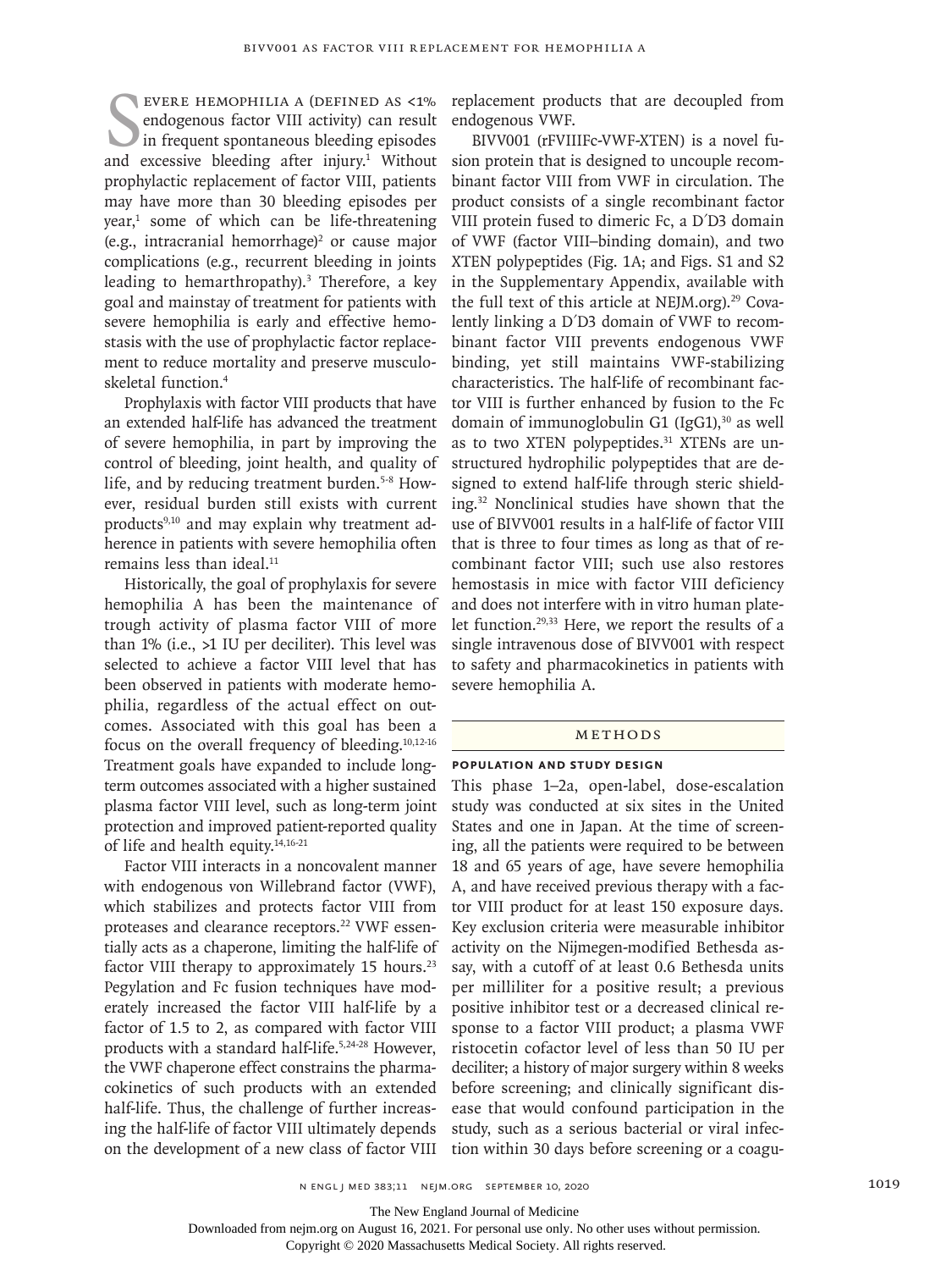

## **Figure 1. Structure of the BIVV001 Fusion Protein and Design of the Study.**

Panel A shows the structure of BIVV001 (rFVIIIFc-VWF-XTEN), a novel fusion protein designed to uncouple recombinant factor VIII (rFVIII) from von Willebrand factor (VWF) in circulation. BIVV001 consists of a single rFVIII molecule fused to dimeric Fc, a D′D3 domain of VWF (factor VIII–binding domain), and two XTEN polypeptides to increase the half-life of factor VIII activity. Factor VIII (A1, A2, A3, C1, and C2) and VWF (D′D3) protein domains are annotated; a1, a2, and a3 (acidic regions [light blue circles]) represent natural factor VIII thrombin cleavage sites. Panel B shows the design of this open-label, dose-escalating study to evaluate the safety and pharmacokinetics (PK) of BIVV001, administered in a single dose by intravenous injection in patients with severe hemophilia A. Enrollment in the group that received 25 IU per kilogram of BIVV001 was completed first, followed by enrollment of a separate group of patients who received 65 IU per kilogram.

the patients provided written informed consent before enrollment.

The primary objective was to assess the safety of a single intravenous dose of BIVV001. The secondary objective was to characterize and compare the pharmacokinetics of single-dose BIVV001 with that of full-length human recombinant factor VIII (Advate). The study consisted of the fol-

lation disorder in addition to hemophilia A. All lowing three periods: an enrollment, screening, and prestudy period that included a washout period for previous factor VIII replacement for up to 28 days; a period for sampling the pharmacokinetic response to a single dose of recombinant factor VIII; and a period for the administration of BIVV001, sampling for pharmacokinetic response, and 28-day observation for safety (Fig. 1B).

Downloaded from nejm.org on August 16, 2021. For personal use only. No other uses without permission.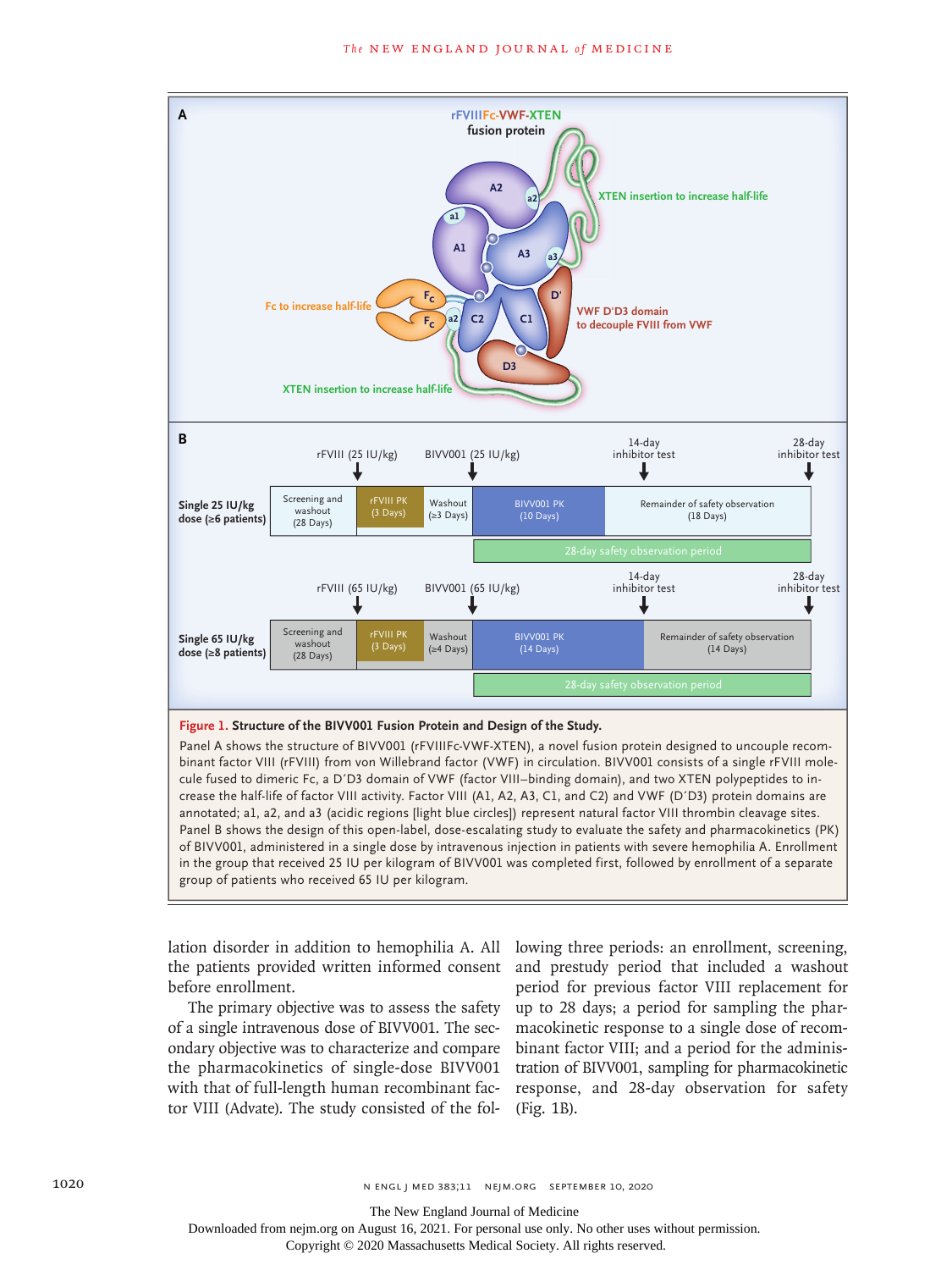# **Study Treatment**

On day 1, the patients received an intravenous injection of recombinant factor VIII at a dose of either 25 IU per kilogram of body weight (lowerdose group) or 65 IU per kilogram (higher-dose group), which was followed by a washout period of at least 3 days. The patients then received an intravenous injection of BIVV001 at a corresponding dose of either 25 IU per kilogram or 65 IU per kilogram. Enrollment in the lower-dose cohort was completed first, followed by enrollment of a separate group of patients in the higherdose cohort. The dose of 25 IU per kilogram was selected on the basis of the results of a nonclinical study of BIVV001 and an assessment of clinical and nonclinical results for marketed factor VIII products, including recombinant factor VIII Fc fusion protein. The dose of 65 IU per kilogram was determined by the upper limit of physiologic plasma factor VIII activity in healthy persons (150 IU per deciliter), as well as an anticipated incremental recovery of 2 IU per deciliter of factor VIII per IU per kilogram of BIVV001 on the basis of values that are typically observed.<sup>34</sup>

## **End Points**

The primary end points were adverse events and clinically significant abnormalities on laboratory testing, including the development of inhibitors and changes in VWF activity (as measured on the VWF ristocetin cofactor assay) and in VWF antigen levels. The secondary end points were calculated pharmacokinetic measurements. (Details regarding the end points are provided in the Methods section in the Supplementary Appendix.)

# **Plasma Factor VIII Activity, Pharmacokinetics, and Antidrug Antibodies and Inhibitors**

We measured plasma factor VIII activity using a one-stage activated partial thromboplastin time– based clotting assay (Dade Actin FSL Activated PTT Reagent, Siemens Healthcare) and a twostage chromogenic assay (BIOPHEN FVIII:C, Hyphen BioMed); product-specific standard curves were generated for both assays. A blood sample was collected before the administration of factor VIII to confirm the presence of severe hemophilia A and to determine that washout had occurred before inhibitor testing. Subsequent blood samples were collected 3 and 4 days after

doses of 25 IU and 65 IU per kilogram, respectively, and 10 and 14 days after the administration of the corresponding doses of BIVV001. Blood samples for inhibitor testing were collected on days 14 and 28 after the administration of BIVV001; inhibitor testing was performed with the use of the Nijmegen-modified Bethesda assay.

## **Study Oversight**

The study was performed in accordance with the protocol (available at NEJM.org) and with the principles of the Declaration of Helsinki and local regulations. The study was initially sponsored by Bioverativ, which was acquired by Sanofi before the completion of the study, and by Sobi. All the authors had access to the primary clinical trial data and approved the decision to submit the manuscript for publication. Editorial support was provided by JK Associates and was funded by Sanofi.

# **Statistical Analysis**

We used description statistics to summarize demographic and clinical characteristics according to the dose of BIVV001. No clinical efficacy assessments were performed. We used descriptive statistics to summarize adverse events in patients, both according to the dose level and overall, for the BIVV001 treatment period; adverse events were reported separately for the period in which patients received recombinant factor VIII. The mean plasma factor VIII activity over time was plotted for each dose level of recombinant factor FVIII and BIVV001. We summarized estimates for pharmacokinetic measurements according to the drug and dose level, and an analysis-ofvariance model with factors for drug and patient was used to compare log-transformed pharmacokinetic measurements for the two products. Confidence intervals were not adjusted for multiple comparisons, and no formal interim analysis with hypothesis testing was completed. Periodic interim analyses were descriptive in nature.

#### **RESULTS**

## **Patients**

the administration of recombinant factor VIII at was withdrawn from the study before receiving Of the 7 patients who were enrolled in the lowerdose group, all 7 received recombinant factor VIII and 6 received BIVV001 (Table 1). One patient

The New England Journal of Medicine

Downloaded from nejm.org on August 16, 2021. For personal use only. No other uses without permission.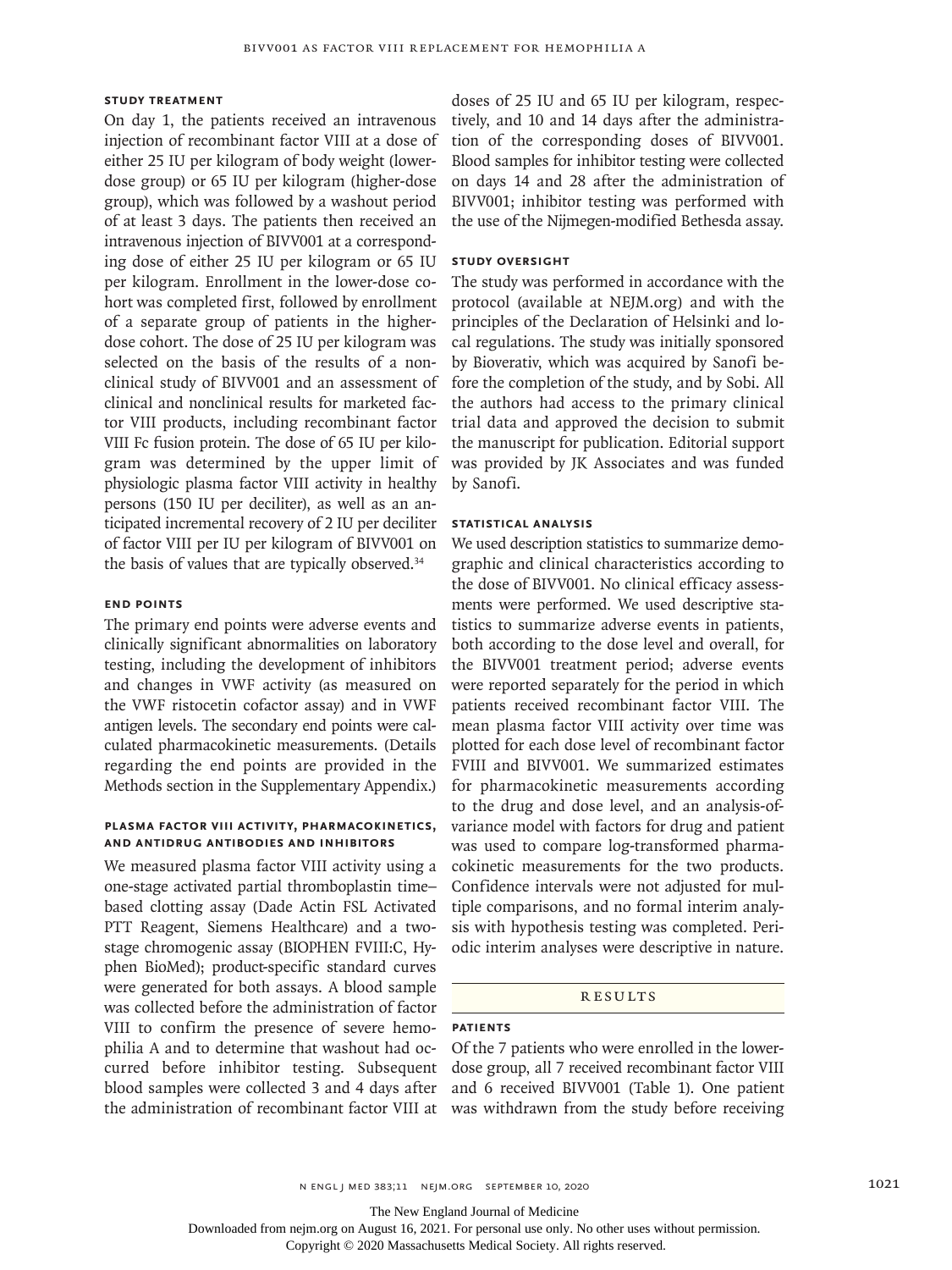| Table 1. Demographic and Clinical Characteristics of the Patients at Baseline.* |                           |                             |                                   |  |
|---------------------------------------------------------------------------------|---------------------------|-----------------------------|-----------------------------------|--|
| Characteristic                                                                  | 25 IU/kg Group<br>$(N=7)$ | 65 IU/kg Group<br>$(N = 9)$ | <b>All Patients</b><br>$(N = 16)$ |  |
| Mean age (range) - yr                                                           | $33(19-60)$               | $44(32-63)$                 | $39(19-63)$                       |  |
| Mean weight (range) — kg                                                        | $85.0(67.2 - 100.6)$      | 78.5 (59.9-100.7)           | 81.4 (59.9-100.7)                 |  |
| Race or ethnic group - no. (%) +                                                |                           |                             |                                   |  |
| White                                                                           | 6(86)                     | 7(78)                       | 13 (81)                           |  |
| Asian                                                                           | 1(14)                     | 1(11)                       | 2(12)                             |  |
| Hispanic or Latino                                                              | 1(14)                     | 0                           | 1(6)                              |  |
| Other                                                                           | $\pmb{0}$                 | 1(11)                       | 1(6)                              |  |
| Geographic location — no. $(\%)$                                                |                           |                             |                                   |  |
| <b>United States</b>                                                            | 6(86)                     | 8(89)                       | 14 (88)                           |  |
| Japan                                                                           | 1(14)                     | 1(11)                       | 2(12)                             |  |
| Class of condition in medical history - no. (%):                                |                           |                             |                                   |  |
| Allergic                                                                        | 3(43)                     | 3(33)                       | 6(38)                             |  |
| Cardiovascular                                                                  | 2(29)                     | 5(56)                       | 7(44)                             |  |
| Genitourinary                                                                   | 1(14)                     | 5(56)                       | 6(38)                             |  |
| Neurologic                                                                      | 1(14)                     | 4(44)                       | 5(31)                             |  |
| Endocrine or metabolic                                                          | $\mathbf 0$               | 4(44)                       | 4(25)                             |  |
| Hepatic                                                                         | 3(43)                     | 6(67)                       | 9(56)                             |  |
| Musculoskeletal                                                                 | 4(57)                     | 9(100)                      | 13 (81)                           |  |
| Infectious disease                                                              | 1(14)                     | 6(67)                       | 7(44)                             |  |
| Time since hemophilia diagnosis - yr                                            |                           |                             |                                   |  |
| Mean $(\pm SD)$                                                                 | $29.9 \pm 8.1$            | $40.6 \pm 10.0$             | $35.9 \pm 10.5$                   |  |
| Median (range)                                                                  | 34 (19-40)                | $36(32-63)$                 | $36(16-63)$                       |  |
| Family history of neutralizing antibody to factor VIII<br>— no. (%)             |                           |                             |                                   |  |
| Yes                                                                             | 3 (43)                    | $\mathbf 0$                 | 3(19)                             |  |
| <b>No</b>                                                                       | 2(29)                     | 6(67)                       | 8(50)                             |  |
| Unknown                                                                         | 2(29)                     | 3(33)                       | 5(31)                             |  |
| Bleeding episodes in $\leq$ 3 mo                                                |                           |                             |                                   |  |
| No. of episodes                                                                 | 5                         | 9                           | 14                                |  |
| Median (range)                                                                  | $1(0-3)$                  | $1(0-3)$                    | $1(0-3)$                          |  |
| Factor VIII regimen - no. (%) \                                                 |                           |                             |                                   |  |
| Prophylaxis                                                                     | 6(86)                     | 9(100)                      | 15 (94)                           |  |
| On-demand                                                                       | 1(14)                     | 0                           | 1(6)                              |  |

\* Listed are data for patients who were assigned to receive recombinant factor VIII and BIVV001, which were administered sequentially to each patient at a dose of either 25 IU per kilogram or 65 IU per kilogram for each product. Percentages may not total 100 because of rounding.

† Race or ethnic group was reported by the patients, who could select more than one option.

‡ Classes of medical conditions include those that were present in at least one third of the patients in either group.

§ Listed is the most recent regimen that the patient was receiving before enrollment in the study.

BIVV001 owing to complications from a motor macokinetic measurements for recombinant facvehicle accident. Pharmacokinetic data for this tor VIII. Of the 9 patients who were enrolled in patient were included in the calculation of phar-the higher-dose group, all 9 received both recom-

The New England Journal of Medicine

Downloaded from nejm.org on August 16, 2021. For personal use only. No other uses without permission.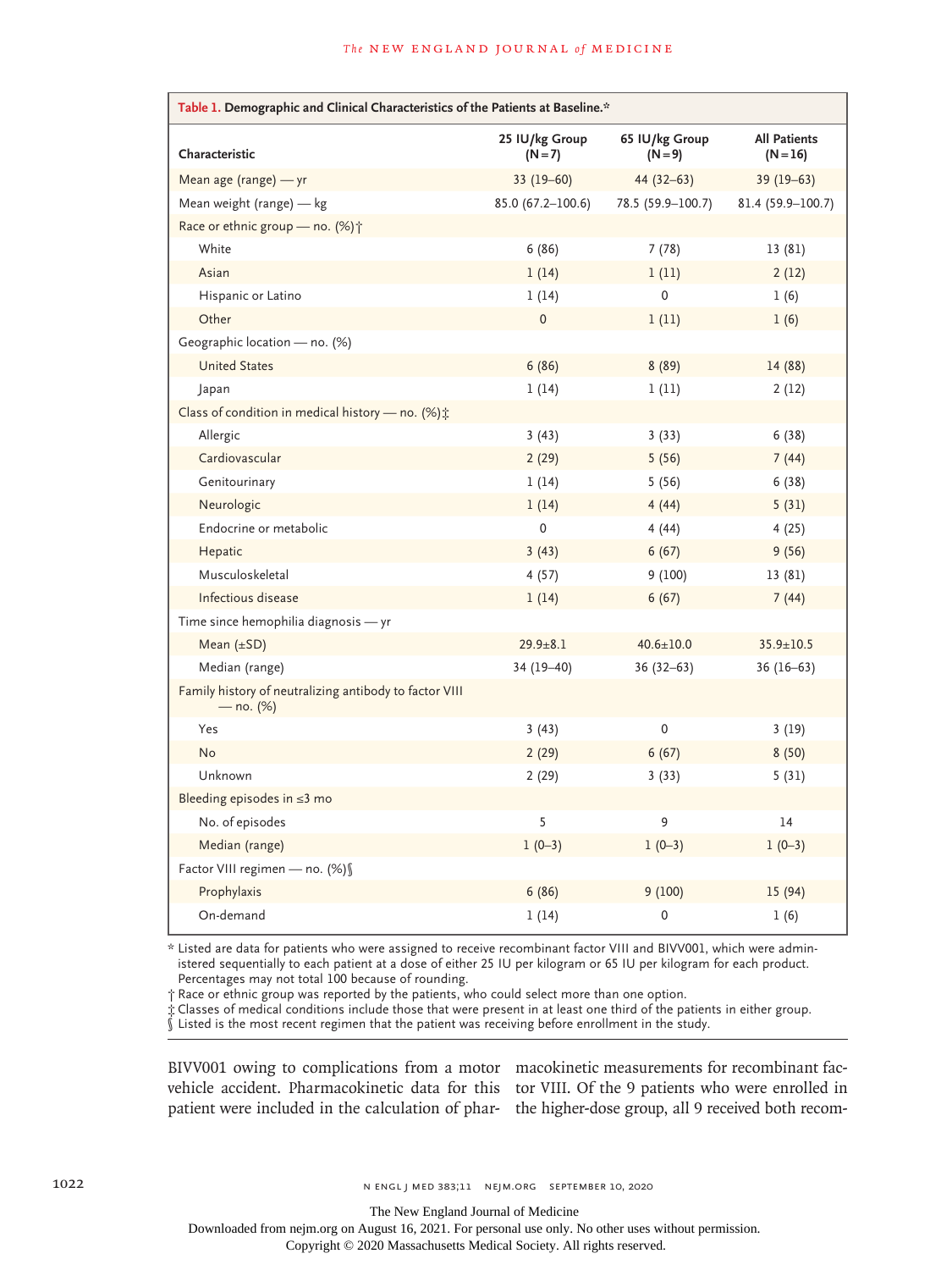binant factor VIII and BIVV001. After the administration of BIVV001, the blood samples obtained from 1 patient in this group could not be evaluated for plasma factor VIII activity because of a sample-shipment error.

The patients in the two cohorts were all male and were primarily White (6 [86%] in the lowerdose group and 7 [78%] in the higher-dose group); the mean age was 33 years (range, 19 to 60) and 44 years (range, 32 to 63), respectively (Table 1). The mean (±SD) time since the diagnosis of hemophilia was 29.9±8.1 years in the lower-dose group and 40.6±10.0 years in the higher-dose group; the median number of bleeding episodes in the 3 months before screening was 1 (range, 0 to 3) in each group. All but 1 patient had received a prophylactic regimen immediately before entering this study.

## **Safety**

All the patients were included in the safety analysis. No development of inhibitors to factor VIII was detected, and no hypersensitivity or anaphylaxis events were reported. In addition, no clinically relevant changes were detected in VWF activity or VWF antigen after the administration of BIVV001.

During the recombinant factor VIII treatment period, 8 adverse events were reported in 3 patients. These included 4 serious adverse events in 1 patient in the lower-dose group that were associated with a motor vehicle accident, after which the patient was withdrawn from the study before receiving BIVV001. During the receipt of recombinant factor VIII, the most common adverse event was an asymptomatic increase in the level of thrombin–antithrombin III complex (in 2 patients, 1 in each group). These 2 events were deemed by the investigator to be related to treatment, as was an increased fibrin p-dimer level in 1 of these patients; no associated clinical sequelae were reported in either patient (Table 2).

During the BIVV001 treatment period, 18 adverse events were reported in 9 patients. These events included a serious adverse event of a small-intestinal obstruction, which was attributed to complications from a prior appendectomy. The most common adverse events during the BIVV001 treatment period were an asymptomatic increase in the level of thrombin–antithrombin III complex and headache (in 2 patients

each, 1 in each group). Of these events, the increased levels of thrombin–antithrombin III complex, which were reported in the same 2 patients who had these adverse events during the receipt of recombinant factor VIII, were deemed by the investigator to be related to BIVV001, as was the increased level of fibrin p-dimer. No associated clinical sequelae were reported.

# **Pharmacokinetics**

Among the patients who received a single dose of recombinant factor VIII, the geometric mean half-life for plasma factor VIII activity was 9.1 hours (95% confidence interval [CI], 6.2 to 13.3) in the lower-dose group and 13.2 hours (95% CI, 10.9 to 15.9) in the higher-dose group, according to the one-stage assay. Among the patients who received BIVV001, the corresponding half-life was approximately four times as long in the lower-dose group (37.6 hours [95% CI, 33.3 to 42.5]) and more than three times as long in the higher-dose group (42.5 hours [95% CI, 39.7 to 45.6]) (Fig. 2 and Table S1). In the lower-dose group, the mean plasma factor VIII activity after injection of BIVV001 was 17% (range, 8 to 26) at 4 days and 5% (range, 2 to 10) at 7 days; in the higher-dose group, the corresponding plasma factor VIII activity was 51% (range, 35 to 72) at 4 days and 17% (range, 13 to 23) at 7 days (Fig. 2 and Table S1).

The area under the curve (AUC) for factor VIII activity over time was six to seven times as great as that for the same dose of recombinant factor VIII (4470 hours vs. 638 hours  $\times$  IU per deciliter in the lower-dose group and 12,800 hours vs. 1960 hours  $\times$  IU per deciliter in the higher-dose group). In the lower-dose group, the geometric mean clearance was 0.56 ml per hour per kilogram for BIVV001, as compared with 3.91 ml per hour per kilogram for recombinant factor VIII; the corresponding values were 0.51 ml and 3.31 ml per hour per kilogram in the higherdose group.

After the administration of BIVV001, the geometric mean incremental recovery (i.e., the increase in plasma level per IU per kilogram of BIVV001 administered) was 2.7 IU per deciliter per IU per kilogram of BIVV001 (95% CI, 2.0 to 3.8) in the lower-dose group and 2.5 IU per deciliter per IU per kilogram of BIVV001 (95% CI, 2.2 to 2.8) in the higher-dose group. After the

The New England Journal of Medicine

Downloaded from nejm.org on August 16, 2021. For personal use only. No other uses without permission.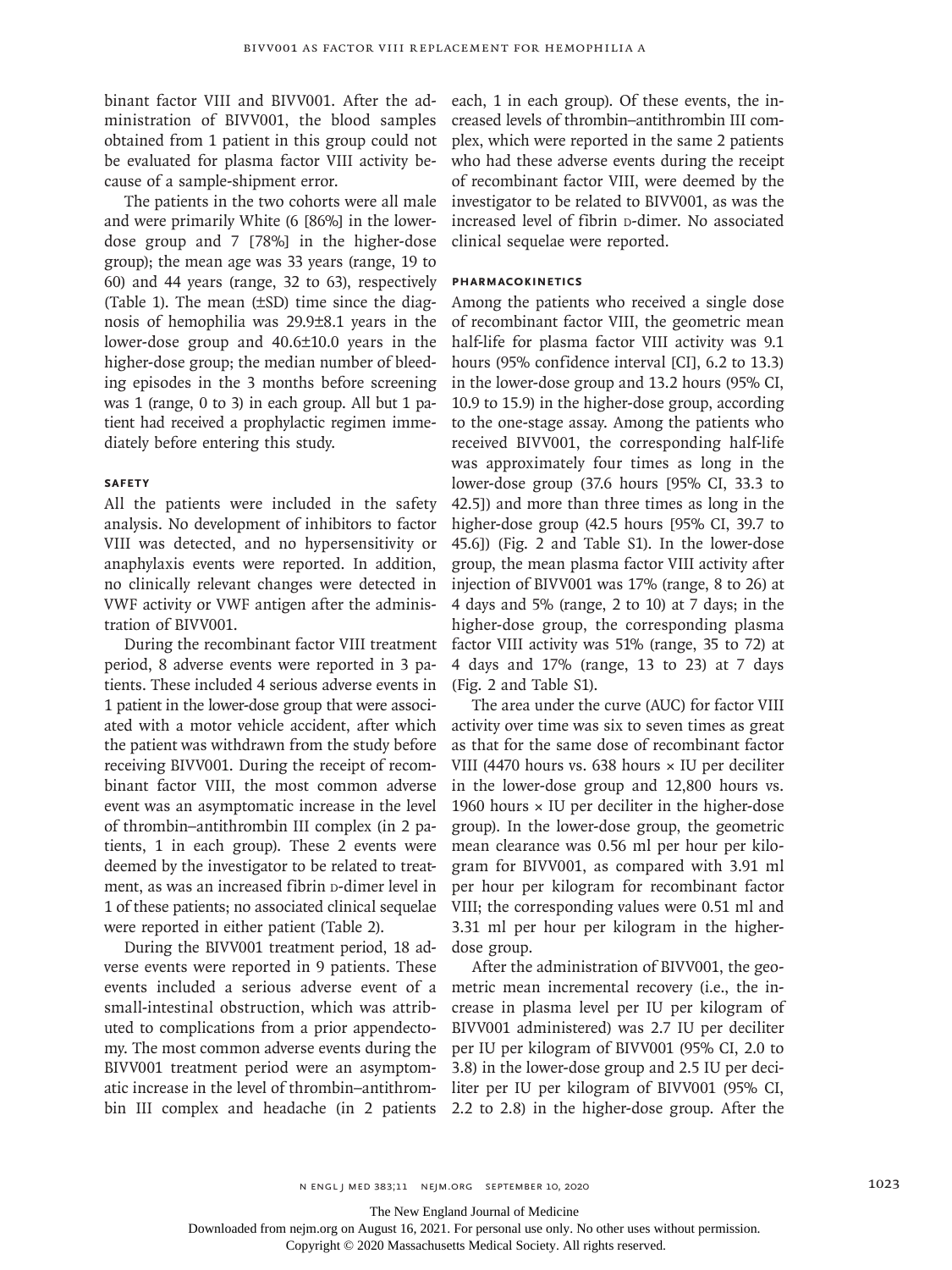#### **The NEW ENGLAND JOURNAL of MEDICINE**

| Table 2. Safety Analysis.*                                                         |                |                   |                     |
|------------------------------------------------------------------------------------|----------------|-------------------|---------------------|
| <b>Adverse Event</b>                                                               | 25 IU/kg Group | 65 IU/kg Group    | <b>All Patients</b> |
| Recombinant factor VIII analysis                                                   |                |                   |                     |
| Patients included in the analysis - no.                                            | 7              | 9                 | 16                  |
| Patients with $\geq 1$ adverse event - no. (%)                                     | 2(29)          | 1(11)             | 3(19)               |
| Adverse events - no.                                                               | 6              | 2                 | 8                   |
| Patients with $\geq 1$ treatment-related adverse event - no.<br>$(%)$ <sup>+</sup> | 1(14)          | 1(11)             | 2(12)               |
| Increased thrombin-antithrombin III complex                                        | 1(14)          | 1(11)             | 2(12)               |
| Increased fibrin p-dimer                                                           | $\Omega$       | 1(11)             | 1(6)                |
| Patients with $\geq 1$ serious adverse event - no. (%)                             | 1(14)          | $\Omega$          | 1(6)                |
| Serious adverse events - no. <sup>*</sup>                                          | 4              | $\Omega$          | $\overline{4}$      |
| Forehead contusion                                                                 | 1              | $\Omega$          | 1                   |
| Hemarthrosis                                                                       | 1              | $\Omega$          | 1                   |
| Motor vehicle accident                                                             | 1              | $\Omega$          | $\mathbf{1}$        |
| Tendonitis                                                                         | 1              | $\Omega$          | 1                   |
| BIVV001 analysis                                                                   |                |                   |                     |
| Patients included in the analysis - no.                                            | 6 <sup>6</sup> | 9                 | 15                  |
| Patients with $\geq 1$ adverse event — no. (%)                                     | 3(50)          | 6(67)             | 9(60)               |
| Adverse events - no.                                                               | 6              | $12 \overline{ }$ | 18                  |
| Patients with $\geq 1$ treatment-related adverse event — no. (%)                   | 1(17)          | 1(11)             | 2(13)               |
| Increased thrombin-antithrombin III complex                                        | 1(17)          | 1(11)             | 2(13)               |
| Increased fibrin p-dimer                                                           | $\mathbf 0$    | 1(11)             | 1(7)                |
| Patients with $\geq 1$ serious adverse event - no. (%)                             | 1(17)          | $\mathbf{0}$      | 1(7)                |
| Serious adverse events - no.                                                       | 1              | $\Omega$          | 1                   |
| Small-intestine obstruction                                                        | 1              | $\mathbf{0}$      | 1                   |

\* Adverse events were evaluated both during the period in which the patients received recombinant factor VIII and during the treatment period in which the patients received BIVV001.

† The investigators made the ruling as to whether an adverse event was related to the study product. No serious adverse events were deemed to be related to either recombinant factor VIII or BIVV001, and no patients discontinued the study because of an adverse event.

‡ The serious adverse events during the analysis period for recombinant factor VIII all occurred in one patient who was involved in a motor vehicle accident.

§ The patient who was involved in the motor vehicle accident was withdrawn from the study after receiving recombinant factor VIII but before receiving BIVV001.

maximum factor VIII level was 70.1 IU per deciliter in the lower-dose group and 161.0 IU per deciliter in the higher-dose group, as compared with 51.8 IU per deciliter and 138.0 IU per deciliter, respectively, after the administration of recombinant factor VIII.

After the administration of BIVV001, similar trends in pharmacokinetic measurements were observed with the use of two-stage chromogenic assays, with a geometric mean half-life of factor

administration of BIVV001, the geometric mean VIII activity of 39.8 hours (95% CI, 32.5 to 48.9) in the lower-dose group and 45.8 hours (95% CI, 42.5 to 49.4) in the higher-dose group (Table S2).

# Discussion

Therapeutic goals for the treatment of hemophilia are expanding beyond a reduction in the annualized bleeding rate to include maintenance of joint health and improved quality of life for adults and children in all clinical situations. Ac-

The New England Journal of Medicine

Downloaded from nejm.org on August 16, 2021. For personal use only. No other uses without permission.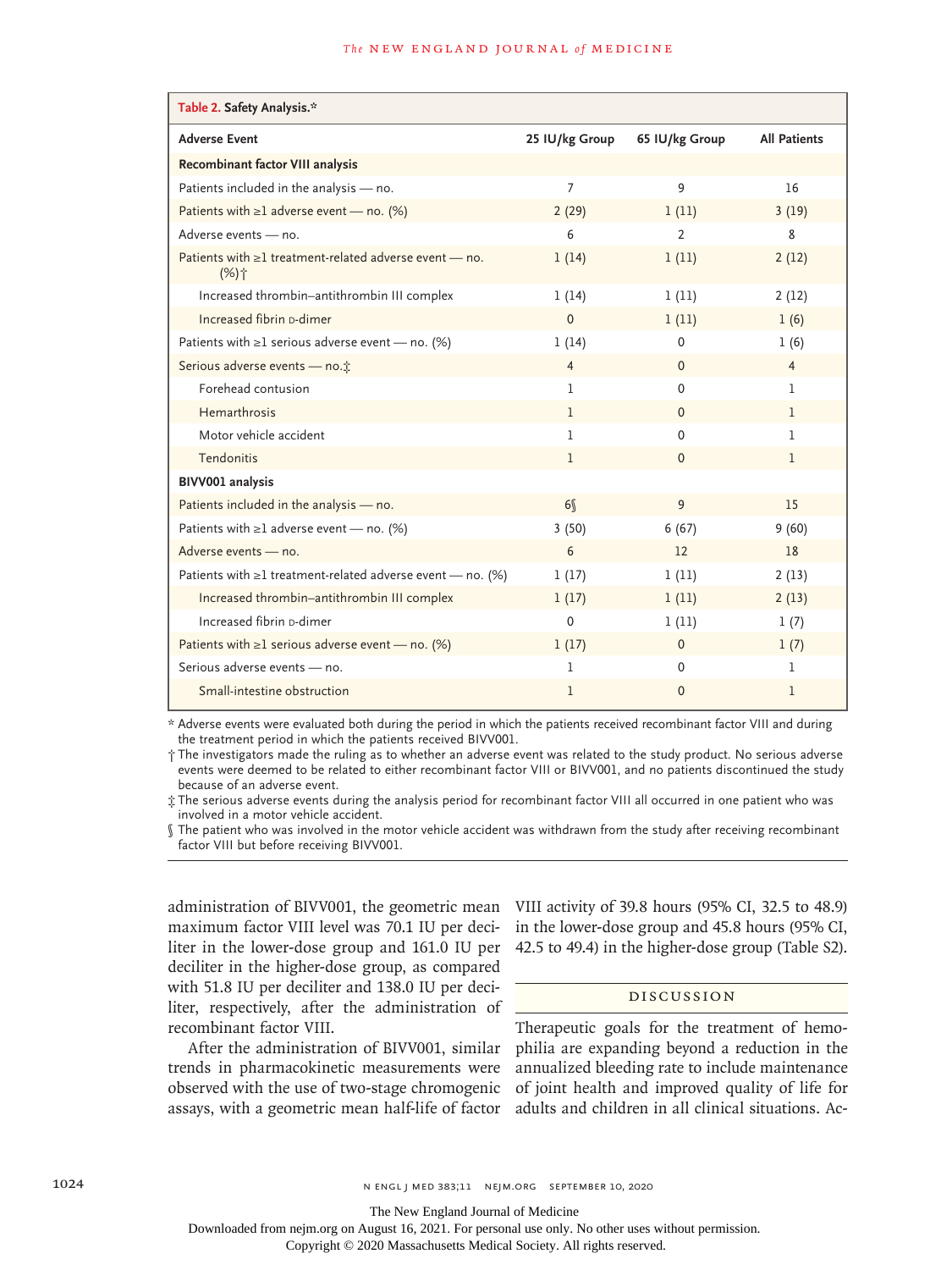cordingly, the prophylactic targets are being reevaluated as data have emerged that sustained factor VIII levels of more than the established standard of care  $(21%)$  are required to prevent all nontraumatic bleeding.

In a study involving 433 patients with mild or moderate hemophilia A, den Uijl et al. evaluated the association between plasma factor VIII activity and the number of episodes of bleeding in joints.14 Their modeling showed a relative 18% reduction in bleeding frequency with every increase of 1 IU per deciliter in factor VIII activity. Patients with a factor VIII level of 10% or more had a very low risk of bleeding in joints, and those with a level of 15% or more had no risk. Soucie et al. also evaluated the relationship between factor VIII levels and bleeding in joints using longitudinal data from 3315 patients with nonsevere hemophilia A.19 From their models, a factor VIII level of 15% predicted 1.4 episodes of bleeding per year in patients with hemophilia A. Thus, new single-agent treatments are focused more on achieving sustained, higher levels of factor VIII activity for longer periods of time and less on minimally acceptable trough levels.

BIVV001 was designed with novel mechanisms of protection from rapid plasma clearance and is one of a new class of factor VIII replacement products that break the VWF-imposed halflife ceiling.29 BIVV001 protein engineering began with recombinant factor VIIIFc, a B-domain– deleted human factor VIII that is covalently linked to the Fc domain of human IgG1. Recombinant factor VIIIFc binds to neonatal Fc receptors and uses a naturally occurring recycling pathway. Fc neonatal receptors bind the Fc region of IgG1 and protect recombinant factor VIIIFc from intracellular degradation and thus extend its half-life in humans by a factor of approximately 1.5 to 1.7.<sup>30</sup> In BIVV001, a VWF-D<sup>'</sup>D3 domain was covalently linked to recombinant factor VIIIFc, which prevents recombinant factor VIIIFc from interacting with endogenous VWF, while maintaining the natural positive and negative regulatory mechanism of factor VIII. Thus, BIVV001 is a VWF-independent factor VIII product with a plasma half-life that is not subjected to VWF-mediated clearance. BIVV001 also includes two XTEN polypeptides, which are composed of natural hydrophilic amino acids. XTENs provide steric shielding and increase the hydro-



**Figure 2. Factor VIII Activity at 14 Days in the Two Dose Groups.**

Shown is the factor VIII activity among the patients who received an injection of recombinant factor VIII (followed by a 3-day washout period) and subsequently received an injection of BIVV001. Each of the two products was administered at a dose of 25 IU per kilogram (Panel A) or 65 IU per kilogram (Panel B). Factor VIII activity (as shown on a log scale on the left y axis) was determined with the use of a one-stage activated partial thromboplastin time–based clotting assay. The lower limit of quantification was 0.5 IU per deciliter for recombinant factor VIII and 1.0 IU per deciliter for BIVV001. For this analysis, values below the limit of quantification were treated as zero. The mean plasma factor VIII activity expressed as a percentage is shown on the right y axis. One patient who received recombinant factor VIII was withdrawn from the study following a motor vehicle accident before receiving BIVV001. Because of a sample-shipment error, one patient who received the two injections could not be evaluated for plasma factor VIII activity.

dynamic radius, consequently reducing clearance.32 During the design of BIVV001, we also used computer modeling of immunogenicity prediction tools to assess major histocompatibility complex class II binding and to minimize the introduction of neoepitopes, thereby reducing the immunogenic potential.<sup>29</sup>

The New England Journal of Medicine

Downloaded from nejm.org on August 16, 2021. For personal use only. No other uses without permission.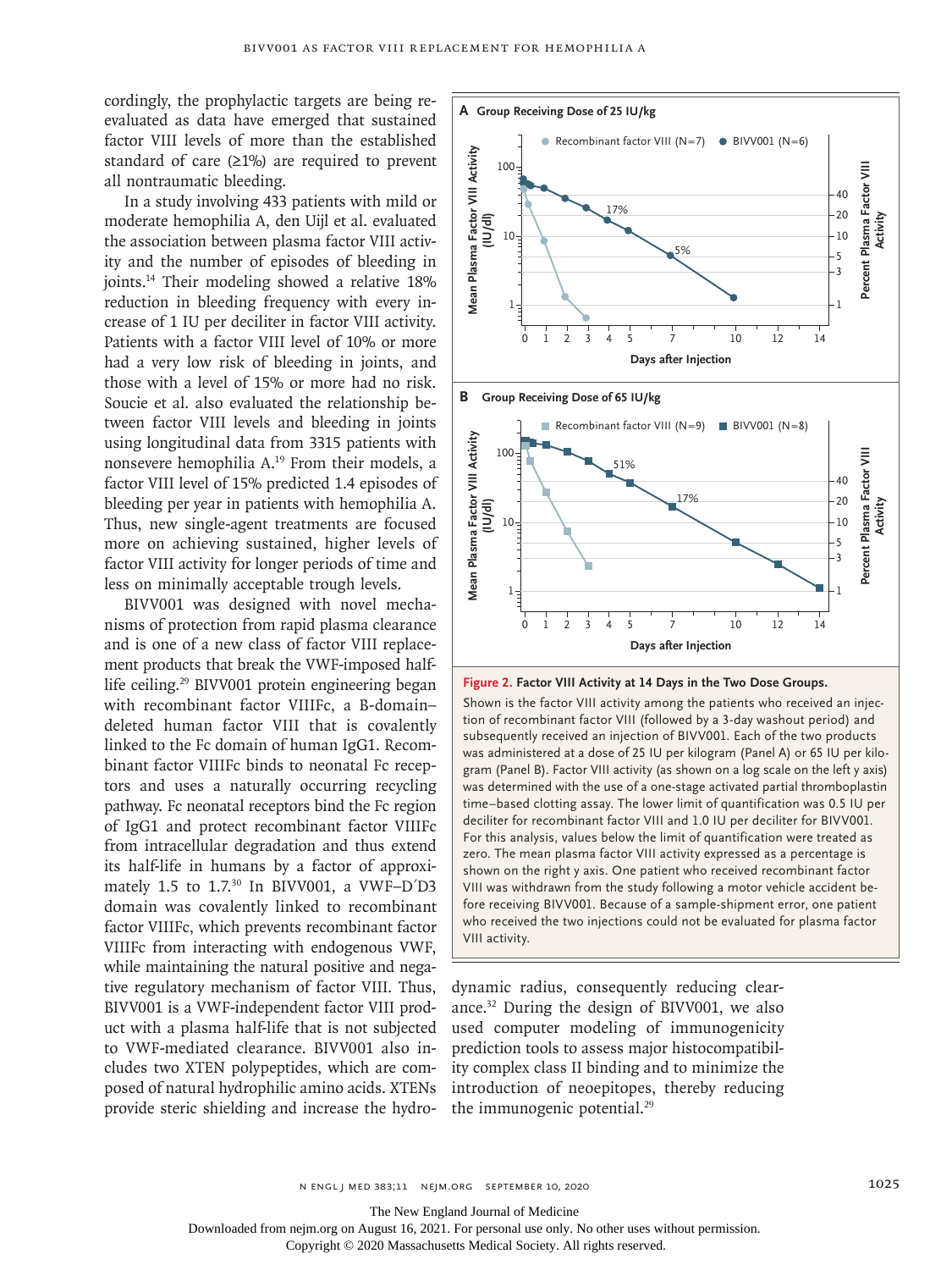In this study, the administration of BIVV001 elicited a mean half-life of factor VIII activity that was three to four times as long as that of recombinant factor VIII and an AUC that was six to seven times as great. After a single dose of 65 IU per kilogram of BIVV001, the mean factor VIII activity was within the normal range at 4 days and 17% at day 7. These findings showed that BIVV001 could provide a high level of sustained factor VIII activity in patients with severe hemophilia A. Overall, single-dose BIVV001 elicited no safety concerns. The higher number of adverse events reported after BIVV001 treatment than after recombinant factor VIII treatment (18 events vs. 8 events) can probably be attributed, at least in part, to the longer duration of the safety observation period for BIVV001 (28 days vs. 3 or 4 days). The frequency and type of adverse events during BIVV001 treatment were similar in the low-dose and high-dose groups, and most events were assessed as being unrelated to the study product. Treatment-related adverse events included increased coagulation measurements after the administration of both recombinant factor VIII and BIVV001, with no corresponding clinical sequelae. Similar clinically insignificant laboratory abnormalities have been reported after exposure to another hemophilia product<sup>35</sup> and further support the hypothesis that this observation is secondary to the administration of procoagulant therapy. In nonclinical in vivo models of hemophilia, BIVV001 elicited four times the hemostatic control as that elicited by recombinant factor VIII, a finding that was consistent with the prolonged half-life of BIVV001.<sup>29</sup> The efficacy and safety of BIVV001 as a factor VIII replacement product, including the risk of inhibitor development, are being further evaluated in a phase 3 trial (ClinicalTrials.gov number, NCT04161495) involving previously treated patients with severe hemophilia A. Future evaluation of BIVV001 in previously untreated patients is anticipated.

Single-dose BIVV001 elicited no safety concerns in this small, early-phase study involving patients with severe hemophilia A. High levels of sustained factor VIII activity, which followed a normalization period after BIVV001 administration, have the potential to allow for better protection against all types of bleeding and a longer interval between administration of the product in patients with severe hemophilia A.

Supported by Sanofi and Sobi.

Disclosure forms provided by the authors are available with the full text of this article at NEJM.org.

A data sharing statement provided by the authors is available with the full text of this article at NEJM.org.

We thank Rebecca Lawson, Ph.D., and Francis John Golder, B.V.Sc., Ph.D., of JK Associates, a member of the Fishawack Group of Companies, for providing editorial assistance with an earlier version of the manuscript.

#### **References**

**1.** Mannucci PM, Tuddenham EGD. The hemophilias — from royal genes to gene therapy. N Engl J Med 2001;344:1773-9.

**2.** Zanon E, Pasca S. Intracranial haemorrhage in children and adults with haemophilia A and B: a literature review of the last 20 years. Blood Transfus 2019;17: 378-84.

**3.** van Vulpen LFD, Holstein K, Martinoli C. Joint disease in haemophilia: pathophysiology, pain and imaging. Haemophilia 2018;24:Suppl 6:44-9.

**4.** MASAC document #241: MASAC recommendation concerning prophylaxis (regular administration of clotting factor concentrate to prevent bleeding). New York: National Hemophilia Foundation, 2016 (https://www.hemophilia.org/sites/default/ files/document/files/241Prophylaxis.pdf). **5.** Mahlangu J, Powell JS, Ragni MV, et al. Phase 3 study of recombinant factor VIII Fc fusion protein in severe hemophilia A. Blood 2014;123:317-25.

**6.** Konkle BA, Stasyshyn O, Chowdary P, et al. Pegylated, full-length, recombinant factor VIII for prophylactic and on-demand

treatment of severe hemophilia A. Blood 2015;126:1078-85.

**7.** Nogami K, Shima M, Fukutake K, et al. Efficacy and safety of full-length pegylated recombinant factor VIII with extended half-life in previously treated patients with hemophilia A: comparison of data between the general and Japanese study populations. Int J Hematol 2017;106:704- 10.

**8.** Young G, Mahlangu J, Kulkarni R, et al. Recombinant factor VIII Fc fusion protein for the prevention and treatment of bleeding in children with severe hemophilia A. J Thromb Haemost 2015;13:967-77.

**9.** Mancuso ME, Santagostino E. Outcome of clinical trials with new extended half-life FVIII/IX concentrates. J Clin Med 2017;6:39.

**10.** Lambert T, Benson G, Dolan G, et al. Practical aspects of extended half-life products for the treatment of haemophilia. Ther Adv Hematol 2018;9:295-308.

**11.** Thornburg CD, Duncan NA. Treatment adherence in hemophilia. Patient Prefer Adherence 2017;11:1677-86.

**12.** Ahnström J, Berntorp E, Lindvall K, Björkman S. A 6-year follow-up of dosing, coagulation factor levels and bleedings in relation to joint status in the prophylactic treatment of haemophilia. Haemophilia 2004;10:689-97.

**13.** Berntorp E, Negrier C, Gozzi P, Blaas P-M, Lethagen S. Dosing regimens, FVIII levels and estimated haemostatic protection with special focus on rFVIIIFc. Haemophilia 2016;22:389-96.

**14.** den Uijl IEM, Fischer K, Van Der Bom JG, Grobbee DE, Rosendaal FR, Plug I. Analysis of low frequency bleeding data: the association of joint bleeds according to baseline FVIII activity levels. Haemophilia 2011;17:41-4.

**15.** Den Uijl IEM, Mauser Bunschoten EP, Roosendaal G, et al. Clinical severity of haemophilia A: does the classification of the 1950s still stand? Haemophilia 2011; 17:849-53.

**16.** Collins PW. Personalized prophylaxis. Haemophilia 2012;18:Suppl 4:131-5.

**17.** Recht M, Konkle BA, Jackson S, Neufeld EJ, Rockwood K, Pipe S. Recognizing

The New England Journal of Medicine

Downloaded from nejm.org on August 16, 2021. For personal use only. No other uses without permission.